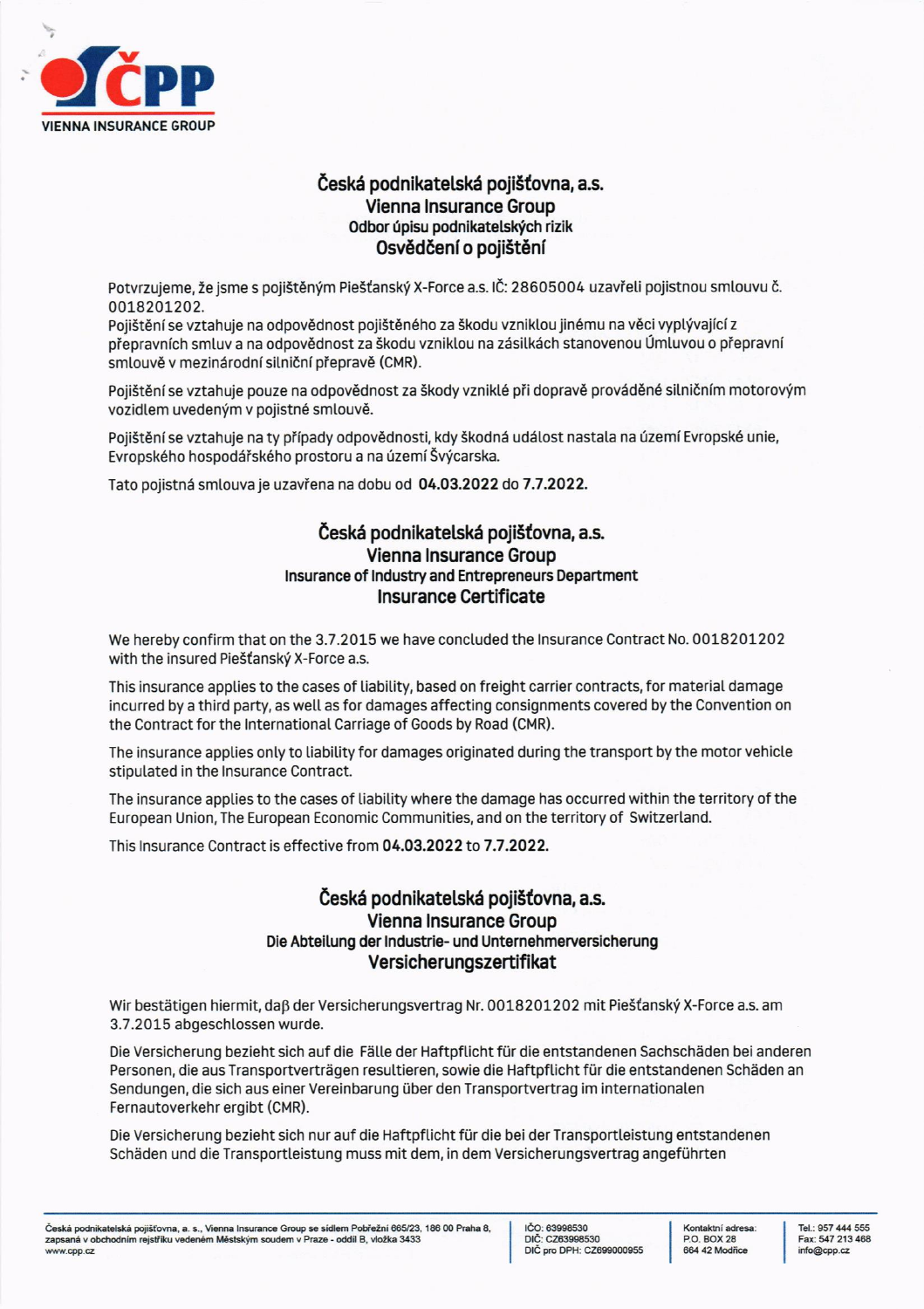

Kraftfahrzeugen, erfolgen.

Die Versicherung bezieht sich auf diejenigen Fälle der Haftpflicht, wo das Schadenereignis auf dem Territorium der Europäischen Union, des Europäischen Wirtschaftsraumes, sowie auf dem Gebiet von Schweiz.

Dieser Versicherungsvertrag wird für die Zeitperiode von 04.03.2022 bis 7.7.2022 abgeschlossen.

| P.č.           | RZ       | Značka vozidla |
|----------------|----------|----------------|
| 1.             | 5M6 5337 | <b>DAF</b>     |
| $\overline{2}$ | 6M2 2947 | DAF XF         |
| 3              | 6M2 2948 | <b>DAF XF</b>  |
| 4              | 6M2 2949 | DAF XF         |
| 5              | 6M2 2950 | <b>DAF XF</b>  |
| 6              | 6M2 2952 | DAF XF         |
| 7              | 6M2 2953 | <b>DAF XF</b>  |
| 8              | 6M2 2958 | <b>DAF XF</b>  |
| 9              | 6M2 2959 | DAF XF         |
| 10             | 6M2 2965 | DAF XF         |
| 11             | 6M2 2966 | <b>DAF XF</b>  |
| 12             | 6M2 2967 | <b>DAF XF</b>  |
| 13             | 6M2 2960 | DAF XF         |
| 14             | 6M2 2961 | <b>DAF XF</b>  |
| 15             | 6M2 2962 | <b>DAF XF</b>  |
| 16             | 6M2 2964 | DAF XF         |
| 17             | 6M2 2969 | <b>DAF</b>     |
| 18             | 6M2 2970 | DAF            |
| 19             | 6M2 2971 | <b>DAF</b>     |
| 20             | 6M2 2972 | <b>DAF</b>     |
| 21             | 6M2 2973 | <b>DAF</b>     |
| 22             | 6M2 2974 | <b>DAF</b>     |
| 23             | 6M2 2975 | DAF XF 480 FTP |
| 24             | 6M2 2976 | DAF XF 480 FTP |
| 25             | 6M2 2977 | DAF XF 480 FTP |
| 26             | 6M2 2978 | DAF XF 480 FTP |
| 27             | 6M2 2979 | DAF XF 480 FTP |
| 28             | 7M1 1780 | DAF XF 480 FTP |
| 29             | 7M1 1781 | DAF XF 480 FTP |
| 30             | 7M1 1782 | <b>DAF</b>     |
| 31             | 7M1 1789 | DAF            |
| 32             | 7M1 2511 | DAF            |
| 33             | 7M1 1783 | DAF XF 480 FTP |
| 34             | 7M1 1784 | DAF XF 480 FTP |

Česká podnikatelská pojišťovna, a. s., Vienna Insurance Group se sídlem Pobřežní 665/23, 186 00 Praha 8,<br>zapsaná v obchodním rejstříku vedeném Městským soudem v Praze - oddíl B, vložka 3433<br>www.cpp.cz

IČO: 63998530<br>DIČ: CZ63998530<br>DIČ pro DPH: CZ699000955

Kontaktní adresa: P.O. BOX 28<br>664 42 Modřice

Tel.: 957 444 555 Fax: 547 213 468 info@cpp.cz